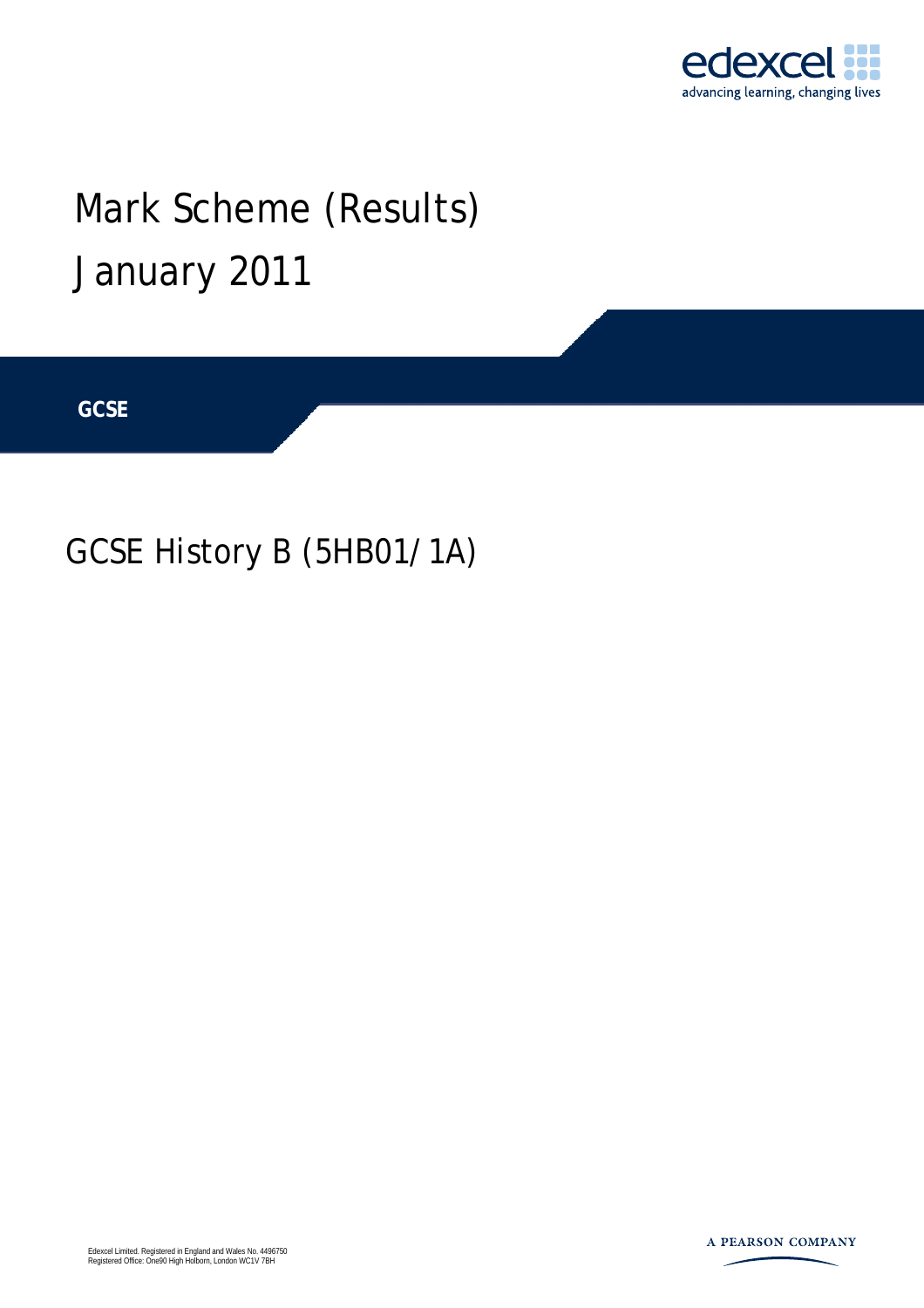Edexcel is one of the leading examining and awarding bodies in the UK and throughout the world. We provide a wide range of qualifications including academic, vocational, occupational and specific programmes for employers.

Through a network of UK and overseas offices, Edexcel's centres receive the support they need to help them deliver their education and training programmes to learners.

For further information, please call our GCE line on 0844 576 0025, our GCSE team on 0844 576 0027, or visit our website at www.edexcel.com.

If you have any subject specific questions about the content of this Mark Scheme that require the help of a subject specialist, you may find our Ask The Expert email service helpful.

Ask The Expert can be accessed online at the following link:

<http://www.edexcel.com/Aboutus/contact-us/>

Alternatively, you can speak directly to a subject specialist at Edexcel on our dedicated History telephone line: 0844 576 0034

January 2011 Publications Code UG026483 All the material in this publication is copyright © Edexcel Ltd 2011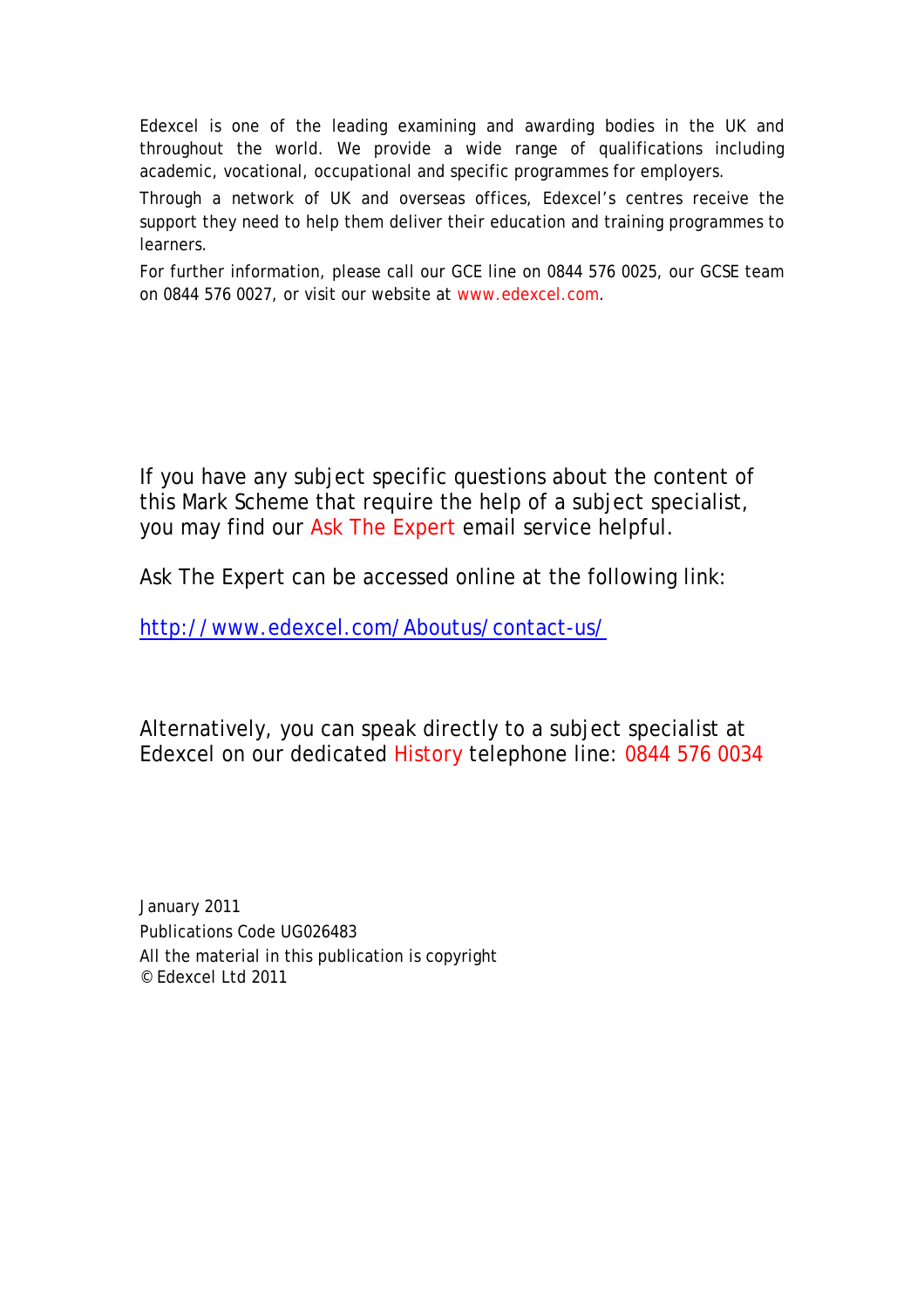### **General Marking Guidance**

- All candidates must receive the same treatment. Examiners must mark the first candidate in exactly the same way as they mark the last.
- Mark schemes should be applied positively. Candidates must be rewarded for what they have shown they can do rather than penalised for omissions.
- Examiners should mark according to the mark scheme not according to their perception of where the grade boundaries may lie.
- There is no ceiling on achievement. All marks on the mark scheme should be used appropriately.
- All the marks on the mark scheme are designed to be awarded. Examiners should always award full marks if deserved, i.e. if the answer matches the mark scheme. Examiners should also be prepared to award zero marks if the candidate's response is not worthy of credit according to the mark scheme.
- Where some judgement is required, mark schemes will provide the principles by which marks will be awarded and exemplification may be limited.
- When examiners are in doubt regarding the application of the mark scheme to a candidate's response, the team leader must be consulted.
- Crossed out work should be marked UNLESS the candidate has replaced it with an alternative response.

#### **Placing a mark within a level mark band**

- The instructions below tell you how to reward responses within a level. Follow these unless there is an instruction given within a level. However, where a level has specific guidance about how to place an answer within a level**, always** follow that guidance.
	- • **2 mark bands** Start with the presumption that the mark will be the higher of the two. An answer which is poorly supported gets the lower mark.
- • **3 mark bands**

Start with a presumption that the mark will be the middle of the three. An answer which is poorly supported gets the lower mark. An answer which is well supported gets the higher mark.

• Mark schemes will indicate within the table where, and which strands of QWC, are being assessed. The strands are as follows:

*i) ensure that text is legible and that spelling, punctuation and grammar are accurate so that meaning is clear* 

*ii) select and use a form and style of writing appropriate to purpose and to complex subject matter* 

*iii) organise information clearly and coherently, using specialist vocabulary when appropriate.*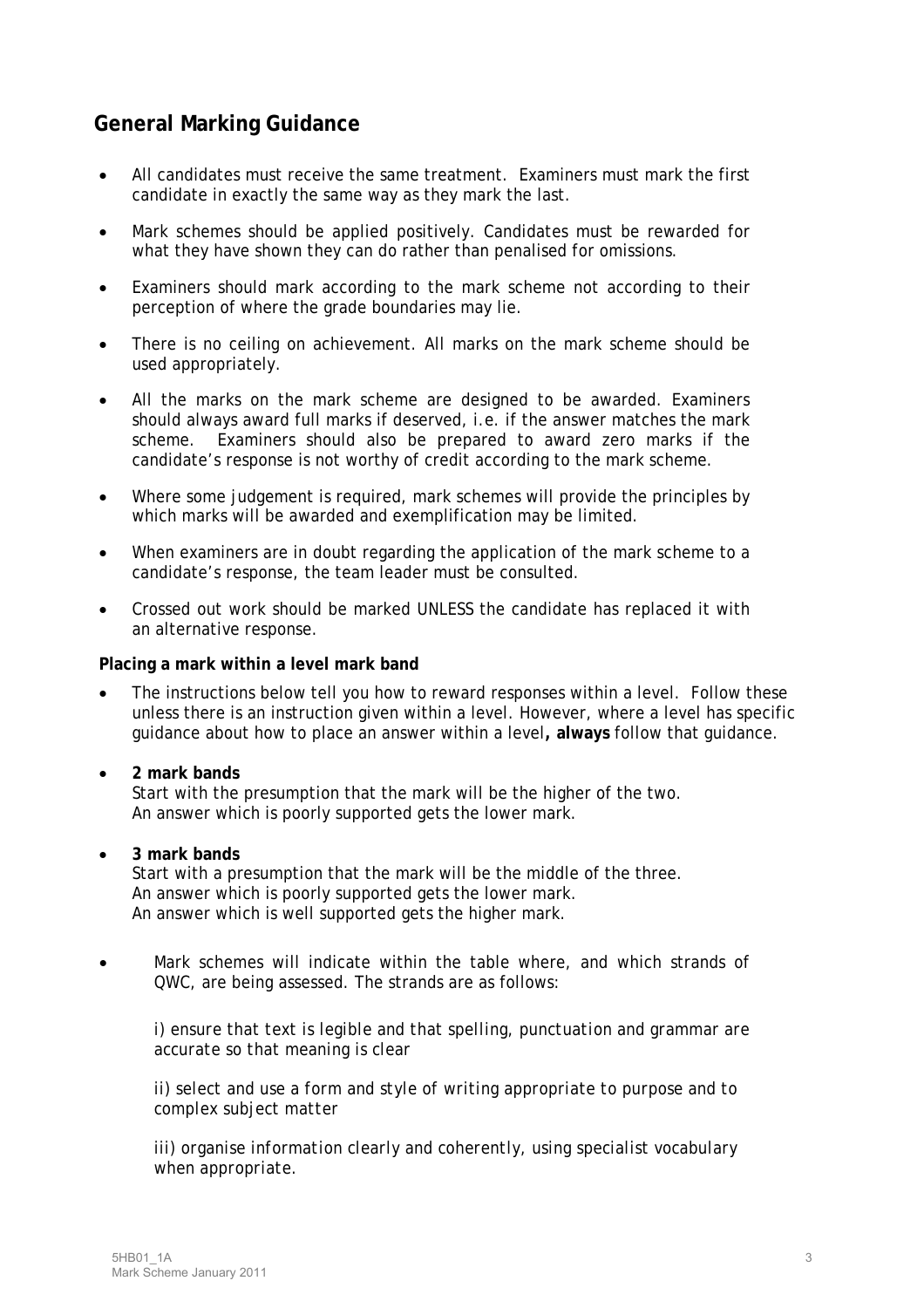## **Unit 3: Schools History Project Development Study**

## **Option 1A: Medicine and treatment**

| <b>Question Number</b> |             | Target                                                                                                                                                                                                                                                                                                                                                                                                                                                   |
|------------------------|-------------|----------------------------------------------------------------------------------------------------------------------------------------------------------------------------------------------------------------------------------------------------------------------------------------------------------------------------------------------------------------------------------------------------------------------------------------------------------|
| $\mathbf{1}$           |             | What can you learn from Sources A and B about changes in the way people have<br>tried to prevent the spread of infectious disease? Explain your answer, using<br>these sources.                                                                                                                                                                                                                                                                          |
|                        |             | Target: Inference; analysis of change (AO3: 4 marks)                                                                                                                                                                                                                                                                                                                                                                                                     |
| Level                  | <b>Mark</b> | Descriptor                                                                                                                                                                                                                                                                                                                                                                                                                                               |
|                        | 0           | No rewardable material                                                                                                                                                                                                                                                                                                                                                                                                                                   |
| $\mathbf{1}$           | $1 - 2$     | Simple statement<br>Student provides relevant examples from the sources or<br>generalised unsupported comment about change.<br>Eg they prayed not to get the disease;                                                                                                                                                                                                                                                                                    |
|                        |             | now we use vaccinations:<br>we have more scientific understanding.<br>Award 1 mark for each relevant detail.                                                                                                                                                                                                                                                                                                                                             |
| $\overline{2}$         | $3 - 4$     | Developed statement<br>An inference about change is made and supported, based on the<br>use of both sources.<br>Eg. Answer explains the shift from action based on religion to<br>one based on science;<br>In the Middle Ages the idea of religion as a way of preventing<br>disease did not differentiate between different diseases but our<br>knowledge of individual microbes has allowed us to develop<br>specific vaccines for different diseases. |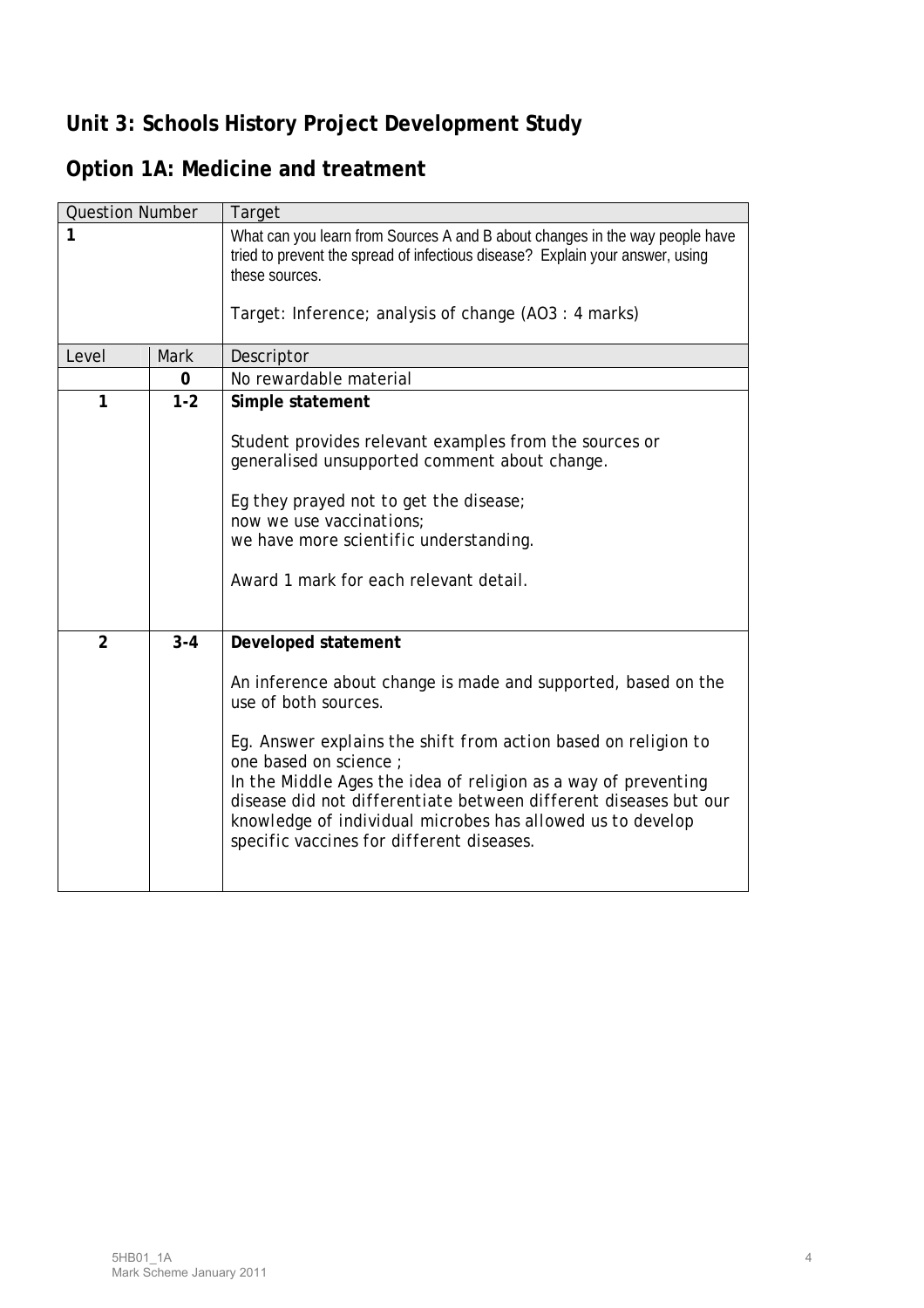| <b>Question Number</b> |         |                                                                                                                                                                                                                                                                                                     |
|------------------------|---------|-----------------------------------------------------------------------------------------------------------------------------------------------------------------------------------------------------------------------------------------------------------------------------------------------------|
| $\overline{2}$         |         | The boxes below show two individuals who made contributions to the                                                                                                                                                                                                                                  |
|                        |         | development of medicine.<br>Choose one and explain the importance of the individual's work.                                                                                                                                                                                                         |
|                        |         |                                                                                                                                                                                                                                                                                                     |
|                        |         | Florence Nightingale and<br>Edward Jenner and<br>nursing<br>vaccination                                                                                                                                                                                                                             |
|                        |         |                                                                                                                                                                                                                                                                                                     |
|                        |         | Target: Analysis of importance (AO 1 & 2 : 9 marks)                                                                                                                                                                                                                                                 |
| Level                  | Mark    | Descriptor                                                                                                                                                                                                                                                                                          |
|                        | 0       | No rewardable material                                                                                                                                                                                                                                                                              |
| 1                      | $1 - 3$ | Generalised answer is offered with little specific detail.                                                                                                                                                                                                                                          |
|                        |         | Answer offers comment about importance that could apply to<br>either individual, or general comment about specific person.                                                                                                                                                                          |
|                        |         | Eg. S/he made an important change that was a breakthrough in<br>medicine;                                                                                                                                                                                                                           |
|                        |         | Jenner's work was important in preventing disease;<br>Nightingale's work was important in improving the training of<br>nurses.                                                                                                                                                                      |
| $\overline{2}$         | $4 - 6$ | Relevant details are offered but the link to the question is left<br>implicit.                                                                                                                                                                                                                      |
|                        |         | Answer provides information about the individual                                                                                                                                                                                                                                                    |
|                        |         | Eq describes the work of Jenner or Nightingale;<br>Describes reactions & attitudes towards Jenner / Nightingale.                                                                                                                                                                                    |
| 3                      | $7-9$   | Analysis of importance.                                                                                                                                                                                                                                                                             |
|                        |         | The work of the individual is placed in a wider context in order to<br>assess its impact and importance.                                                                                                                                                                                            |
|                        |         | Eg Jenner found a way to prevent the spread of smallpox - a<br>major killer; Jenner received cash from parliament &<br>international recognition; vaccination against smallpox made<br>compulsory;                                                                                                  |
|                        |         | Jenner's importance was limited because his vaccination only<br>worked for smallpox;                                                                                                                                                                                                                |
|                        |         | Nightingale's work improved the training of nurses and made it<br>a respectable career; her book was translated and used world<br>wide; Nightingale improved the standard of hospital care (NB<br>must cover more than work in Crimea, eg consulted about the<br>plan for new St Thomas' hospital). |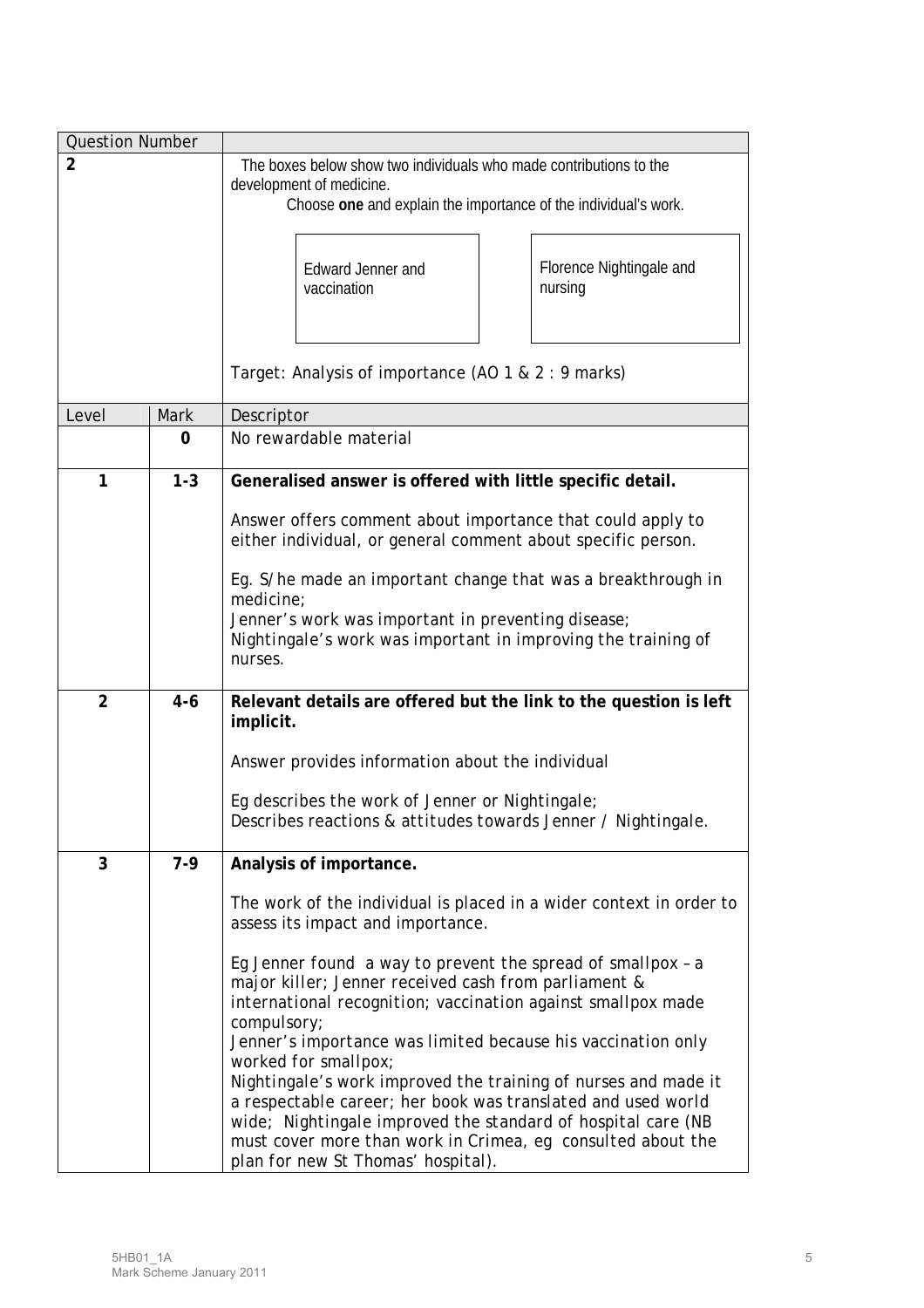| <b>Question Number</b> |          |                                                                                                                                                                                                                               |
|------------------------|----------|-------------------------------------------------------------------------------------------------------------------------------------------------------------------------------------------------------------------------------|
| 3                      |          | In what ways did the training of doctors change<br>during the period c.1350-c.1900?                                                                                                                                           |
|                        |          | Vesalius carried out dissections during the<br>Renaissance period.                                                                                                                                                            |
|                        |          | 1815: The Society of Apothecaries and the Royal<br>$\bullet$<br>College of Surgeons introduced examinations                                                                                                                   |
|                        |          | 1884: Edinburgh University opened a new medical<br>school, containing research laboratories.                                                                                                                                  |
|                        |          | Target: Evaluation of the extent of change (AO 1& 2 : 12 marks)                                                                                                                                                               |
| Level                  | Mark     | Descriptor                                                                                                                                                                                                                    |
|                        | 0        | No rewardable material                                                                                                                                                                                                        |
| 1                      | $1 - 4$  | Simple comment is offered, supported by some knowledge.                                                                                                                                                                       |
|                        |          | Student may provide generalised answer with little supporting<br>detail or relevant details on a very limited aspect of the question.                                                                                         |
|                        |          | Eg it became more professional;                                                                                                                                                                                               |
|                        |          | Doctors began to specialise,                                                                                                                                                                                                  |
|                        |          | Women were allowed to become doctors.                                                                                                                                                                                         |
| $\overline{2}$         | $5-8$    | Statements are developed with support from material which is<br>mostly relevant and accurate.                                                                                                                                 |
|                        |          | Answer provides detail about medical training                                                                                                                                                                                 |
|                        |          | Eg describes medical training at some point with brief comment<br>about change;                                                                                                                                               |
|                        |          | describes change -new knowledge of anatomy / teachings ceased<br>to be based on Galen;                                                                                                                                        |
|                        |          | 19 <sup>th</sup> century emphasis on academic qualifications, acceptance of<br>women or increasing specialisation.                                                                                                            |
| 3                      | $9 - 12$ | The response shows understanding of the focus of the question<br>and deploys sufficient accurate and relevant material to<br>support the points the student makes.                                                            |
|                        |          | Answer analyses nature of change in medical training                                                                                                                                                                          |
|                        |          | Eg - the move away from Galen's ideas and towards scientific<br>understanding of illness; the move towards regulation of<br>qualifications and of personnel, the role of teaching hospitals<br>and increasing specialisation. |
|                        |          | Reserve top mark for answers which attempt to evaluate the<br>significance of these changes, or discuss the whole period.                                                                                                     |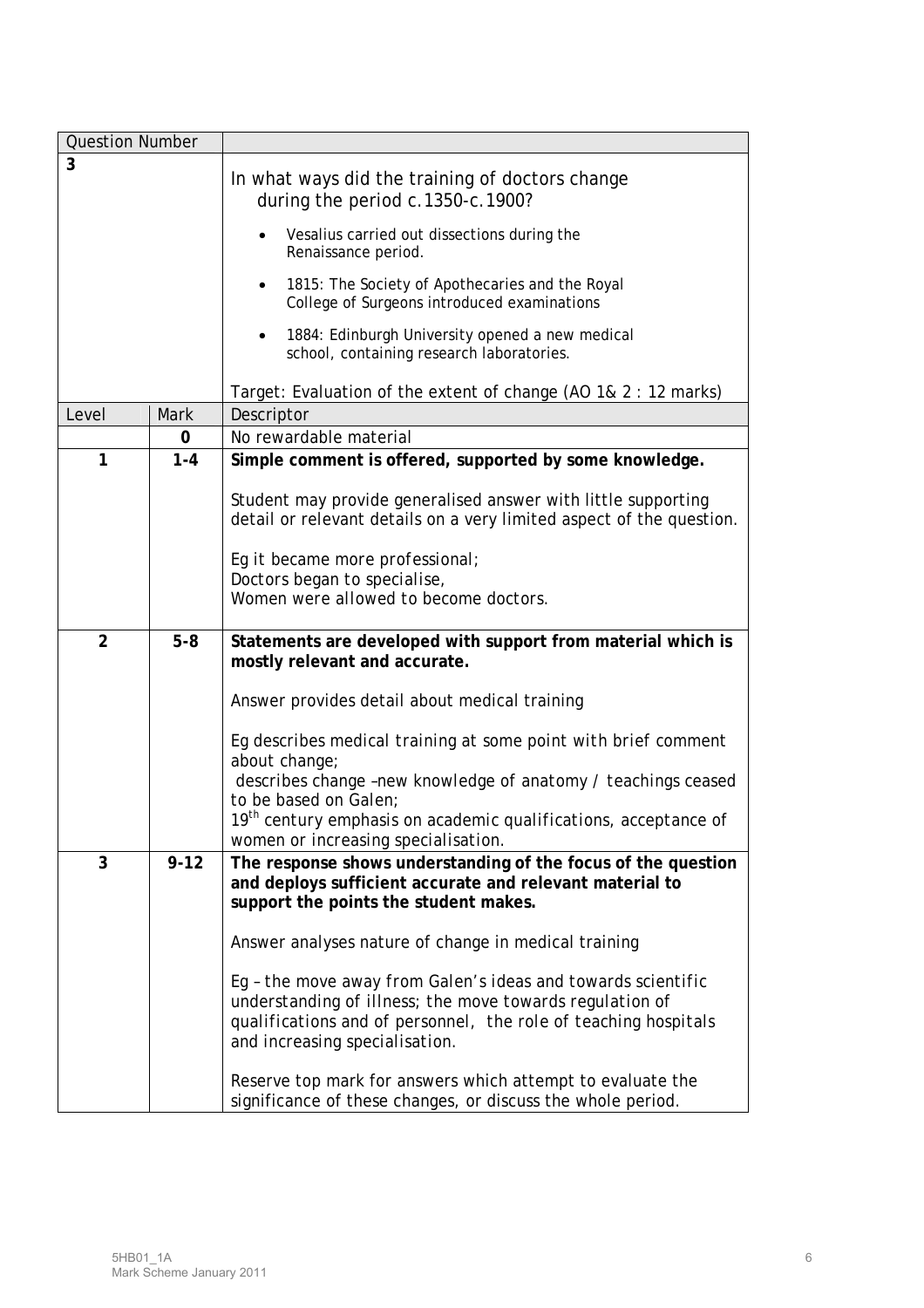| <b>Question Number</b> |          |                                                                                                                                                                                         |
|------------------------|----------|-----------------------------------------------------------------------------------------------------------------------------------------------------------------------------------------|
| 4                      |          |                                                                                                                                                                                         |
|                        |          | Why did the standard of medical treatment<br>improve so rapidly during the twentieth<br>century?                                                                                        |
|                        |          | 1909: Salvarsan 606 was discovered.                                                                                                                                                     |
|                        |          | 1948-49: In its first year, £373 million was spent on<br>٠<br>the NHS.                                                                                                                  |
|                        |          | 1956: A dialysis machine was first used for people<br>$\bullet$<br>with kidney problems.                                                                                                |
|                        |          | Target: analysis of causation (AO 1 & 2 : 12 marks)                                                                                                                                     |
| Level                  | Mark     | Descriptor                                                                                                                                                                              |
|                        | 0        | No rewardable material                                                                                                                                                                  |
| 1                      | $1 - 4$  | Simple comment is offered, supported by some knowledge.                                                                                                                                 |
|                        |          | Student may provide generalised answer with little supporting<br>detail or relevant details on a very limited aspect of the question.                                                   |
|                        |          | Eg the NHS provided free care; new treatments were discovered.                                                                                                                          |
| $\overline{2}$         | $5-8$    | Statements are developed with support from material which is<br>mostly relevant and accurate.                                                                                           |
|                        |          | Answer provides information about medical treatment                                                                                                                                     |
|                        |          | Eg describes the discovery of Salvarsan 606 or penicillin;<br>describes treatments offered by NHS;                                                                                      |
|                        |          | Describes care & treatment at different points during the<br>twentieth century.                                                                                                         |
| 3                      | $9 - 12$ | The response shows understanding of the focus of the question<br>and deploys sufficient accurate and relevant material to<br>support the points the student makes.                      |
|                        |          | Answer offers reason(s) why medical treatment improved during<br>the twentieth century.                                                                                                 |
|                        |          | Eg explains how science & technology (or individual examples<br>such as Salvarsan 606 & kidney dialysis) improved medical care;<br>Explains how treatment became more widely available. |
|                        |          | Reserve top marks (11 & 12) for answers which recognise the<br>significance of "so rapidly" in the question or show range /<br>interaction of factors.                                  |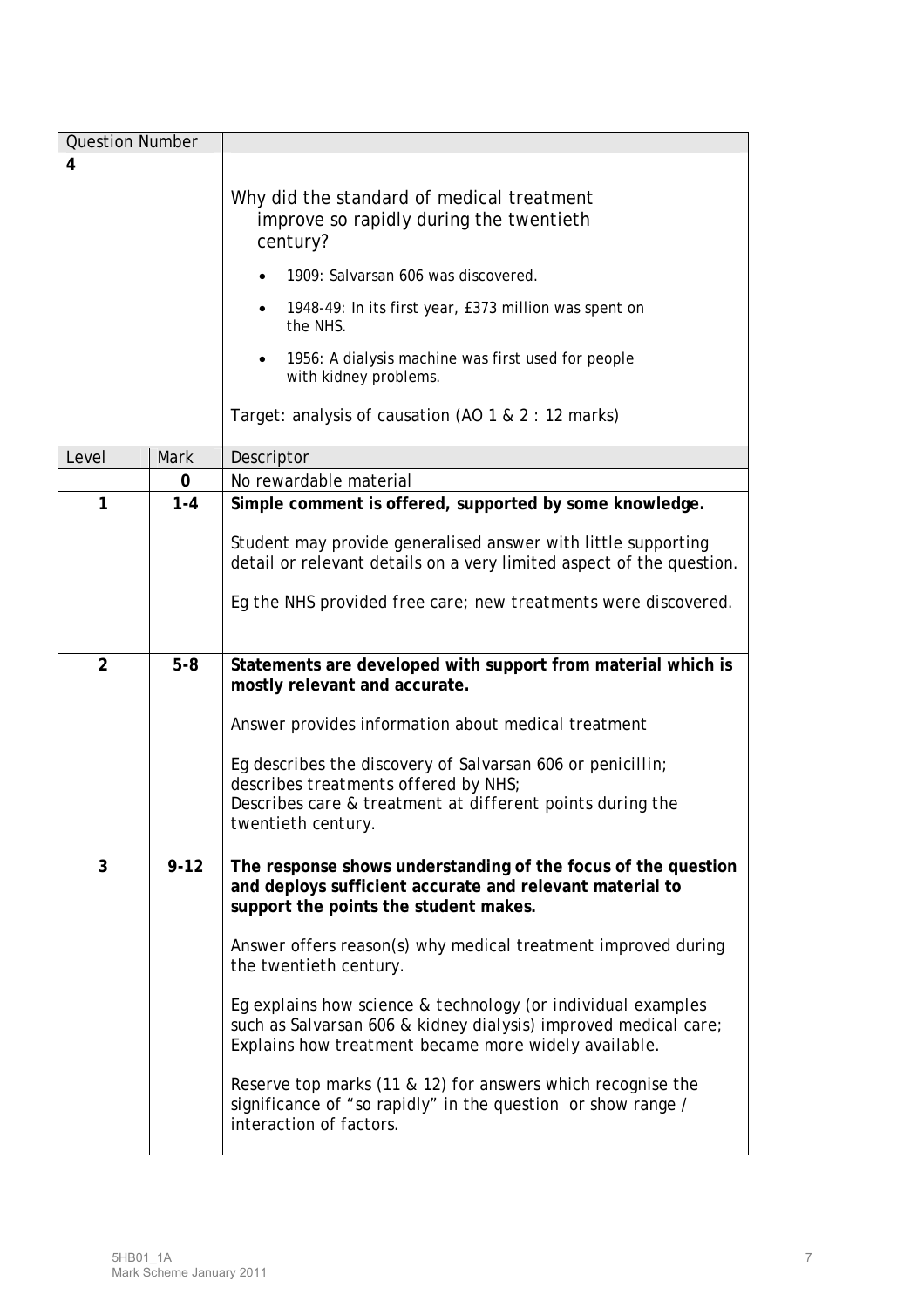| <b>Question Number</b> |         |                                                                                                                                                                    |
|------------------------|---------|--------------------------------------------------------------------------------------------------------------------------------------------------------------------|
| 5(a)                   |         | What were the key features of public health in Roman Britain?                                                                                                      |
|                        |         | Target: Recall; identification of key features (AO 1&2 : 9 marks)                                                                                                  |
| Level                  | Mark    | Descriptor                                                                                                                                                         |
|                        | 0       | No rewardable material                                                                                                                                             |
| 1                      | $1 - 3$ | Simple or generalised comment is offered, supported by some<br>knowledge.                                                                                          |
|                        |         | Answer offers very general comment or limited information.                                                                                                         |
|                        |         | Eg lists examples such as public baths, aqueducts, sewers etc.                                                                                                     |
| $\overline{2}$         | $4 - 6$ | Statements are developed with support from material which is<br>mostly relevant and accurate.                                                                      |
|                        |         | Answer provides information about Roman public health.                                                                                                             |
|                        |         | Eg describes the provision of water, bathing facilities, the<br>building of sewers.                                                                                |
| 3                      | $7-9$   | The response shows understanding of the focus of the question<br>and deploys sufficient accurate and relevant material to<br>support the points the student makes. |
|                        |         | Answer identifies the emphasis on hygiene for everyone in both<br>the provision of water and removal of sewage.                                                    |
|                        |         | Eg explains the significance of the provision of aqueducts and<br>sewers and shows bathing facilities were available to the whole<br>of society.                   |
|                        |         |                                                                                                                                                                    |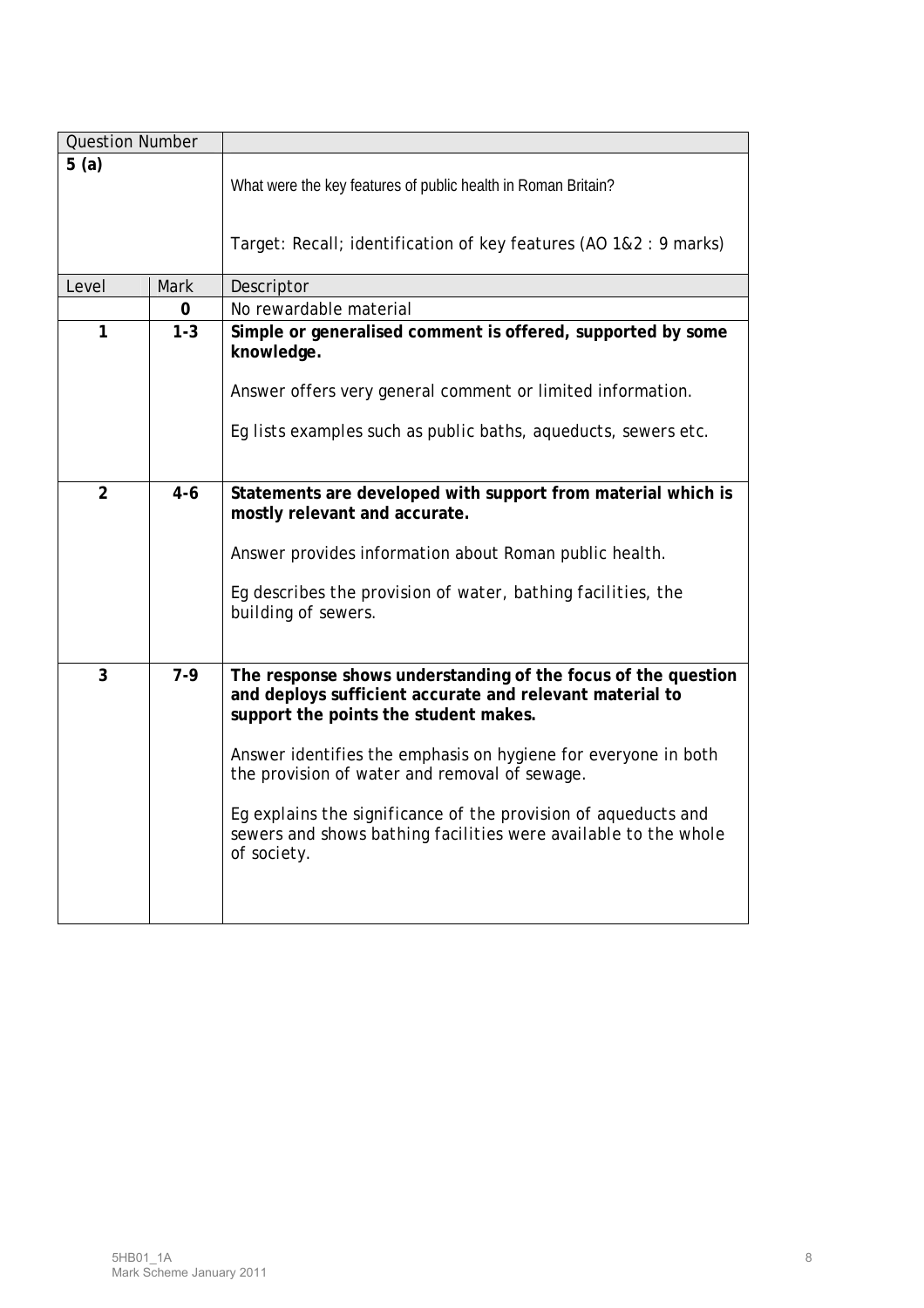| <b>Question Number</b> |             |                                                                                                                                                                                                                                                                                                                                                                                                                                                                                                                                                                                                                                           |
|------------------------|-------------|-------------------------------------------------------------------------------------------------------------------------------------------------------------------------------------------------------------------------------------------------------------------------------------------------------------------------------------------------------------------------------------------------------------------------------------------------------------------------------------------------------------------------------------------------------------------------------------------------------------------------------------------|
| 5(b)                   |             | How far did ideas about the cause of disease<br>change from the Roman period to the end<br>of the Middle Ages?<br>Galen believed in the Theory of Four Humours.<br>$\bullet$<br>The Roman army was told not to camp in swampy<br>areas.<br>During the Black Death in 1348, some people<br>whipped themselves.<br>Target: Evaluation of nature & extent of change (AO 1& 2 : 16<br>marks)<br><b>QWC Strands i-ii-iii</b><br><b>Assessing QWC:</b><br>For the highest mark in a level all criteria for the level, including<br>those for QWC must be met.                                                                                   |
| Level                  | <b>Mark</b> | Descriptor                                                                                                                                                                                                                                                                                                                                                                                                                                                                                                                                                                                                                                |
|                        | 0           | No rewardable material                                                                                                                                                                                                                                                                                                                                                                                                                                                                                                                                                                                                                    |
| 1<br>QWC<br>i-ii-iii   | $1 - 4$     | Simple or generalised comment is offered, supported by some<br>knowledge.<br>Answer offers very general comment or limited information.<br>Eg they did not change much because people continued to<br>believe in the 4 Humours;<br>They did change because people began to believe in a religious<br>cause of disease.<br>Writing communicates ideas using everyday language and showing<br>some selection of material but the response lacks clarity and<br>organisation. The student spells, punctuates and uses the rules<br>of grammar with limited accuracy.<br>NB Do not credit repetition of bullet points without<br>development. |
| 2<br>QWC<br>i-ii-iii   | $5-8$       | Statements are developed with support from material which is<br>mostly relevant and accurate.<br>Answer offers information about ideas about the cause of disease.<br>Eg describes ideas about the cause of disease;<br>Identifies change or continuity but without supporting details<br>from both periods.<br>Writing communicates ideas using a limited range of historical<br>terminology and showing some skills of selection and organisation<br>of material, but passages lack clarity and organisation. The<br>student spells, punctuates and uses some of the rules of grammar<br>with general accuracy.                         |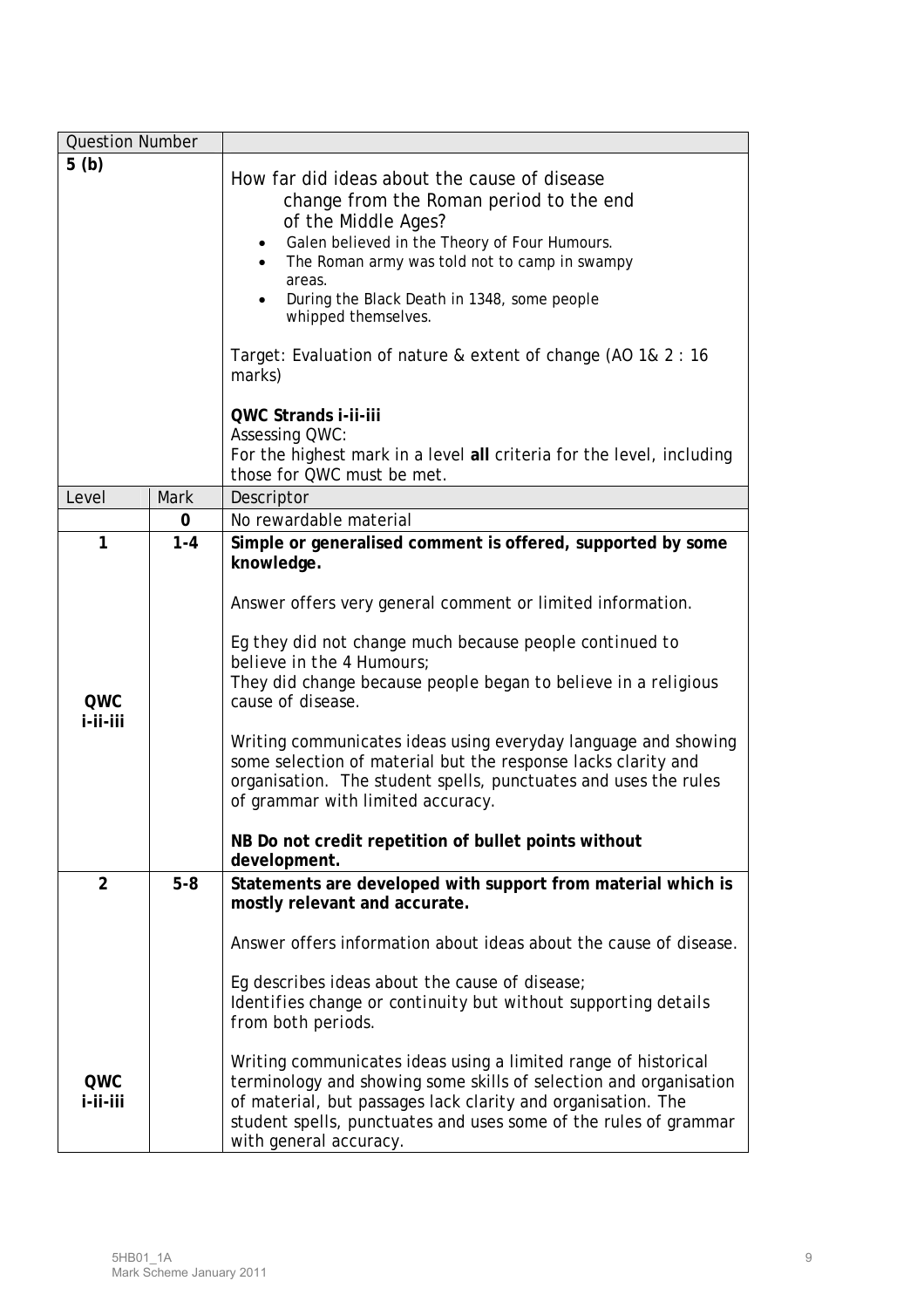| 3               | $9 - 12$  | The response shows understanding of the focus of the question<br>and deploys sufficient accurate and relevant material to<br>support the points the student makes.                                                                                                                                                                                                          |
|-----------------|-----------|-----------------------------------------------------------------------------------------------------------------------------------------------------------------------------------------------------------------------------------------------------------------------------------------------------------------------------------------------------------------------------|
|                 |           | Answer identifies examples of change and / or continuity                                                                                                                                                                                                                                                                                                                    |
| QWC             |           | Eg continuity in belief of 4 Humours; in belief in supernatural<br>causes; in the idea that bad air caused disease.<br>For change may suggest belief in astrological causes; a belief in<br>the Christian god rather than curses; lesser emphasis on public<br>health as a cause of miasma; greater understanding of personal<br>contact and the need to isolate sufferers. |
| i-ii-iii        |           | Writing communicates ideas using historical terms accurately and<br>showing some direction and control in the organising of material.<br>The student uses some of the rules of grammar appropriately<br>and spells and punctuates with considerable accuracy, although<br>some spelling errors may still be found.                                                          |
| $\overline{4}$  | $13 - 16$ | A sustained analysis is supported by precisely selected and<br>accurate material and with sharply focused development of<br>points made. The answer as a whole will focus well on the<br>question.                                                                                                                                                                          |
|                 |           | Answer evaluates nature / extent of continuity and change in<br>order to reach a judgement.                                                                                                                                                                                                                                                                                 |
|                 |           | Eg answer will cover a range of material on both change and<br>continuity as at L3 in order to reach a judgement                                                                                                                                                                                                                                                            |
| QWC<br>i-ii-iii |           | Writing communicates ideas effectively, using a range of<br>precisely selected historical terms and organising information<br>clearly and coherently. The student spells, punctuates and uses<br>the rules of grammar with considerable accuracy, although some<br>spelling errors may still be found.                                                                      |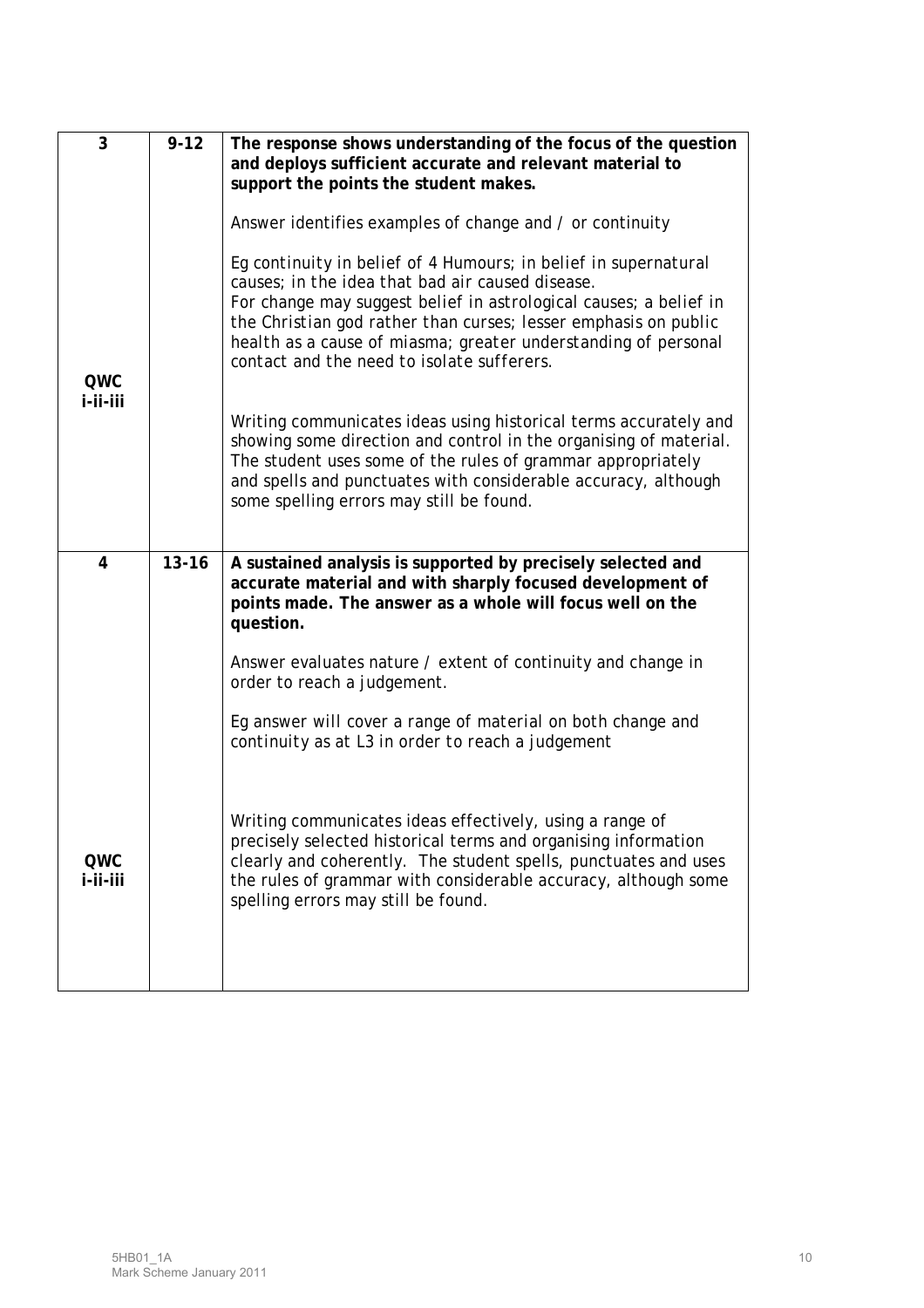| <b>Question Number</b> |         |                                                                                                                                                                                                                                                                                                                                                                                                                                                                       |
|------------------------|---------|-----------------------------------------------------------------------------------------------------------------------------------------------------------------------------------------------------------------------------------------------------------------------------------------------------------------------------------------------------------------------------------------------------------------------------------------------------------------------|
| 6(a)                   |         |                                                                                                                                                                                                                                                                                                                                                                                                                                                                       |
|                        |         | Explain why diseases such as cholera spread so<br>rapidly in industrial towns during the<br>nineteenth century.<br>Target: Recall; analysis of causation (AO 1 & 2 : 9 marks)                                                                                                                                                                                                                                                                                         |
| Level                  | Mark    | Descriptor                                                                                                                                                                                                                                                                                                                                                                                                                                                            |
|                        | 0       | No rewardable material                                                                                                                                                                                                                                                                                                                                                                                                                                                |
| 1                      | $1 - 3$ | Simple or generalised comment is offered, supported by some<br>knowledge.<br>Answer offers very general comment or limited information.<br>Eg the living conditions were cramped or dirty; they didn't have<br>access to clean water.                                                                                                                                                                                                                                 |
|                        |         |                                                                                                                                                                                                                                                                                                                                                                                                                                                                       |
| $\overline{2}$         | $4 - 6$ | Statements are developed with support from material which is<br>mostly relevant and accurate.<br>Answer provides information about the spread of disease / public<br>health in the 19th century industrial towns.<br>Eg describes the living conditions in industrial towns but link to<br>spread of disease remains implicit or stated in general terms;<br>Describes the spread of cholera.                                                                         |
| 3                      | $7-9$   | The response shows understanding of the focus of the question<br>and deploys sufficient accurate and relevant material to<br>support the points the student makes.<br>Answer identifies reasons why disease spread so quickly in<br>industrial towns<br>Eg shows how many diseases are spread through close contact or<br>contaminated water and therefore the problems of crowding,<br>lack of clean water and sewage would allow such diseases to<br>spread easily. |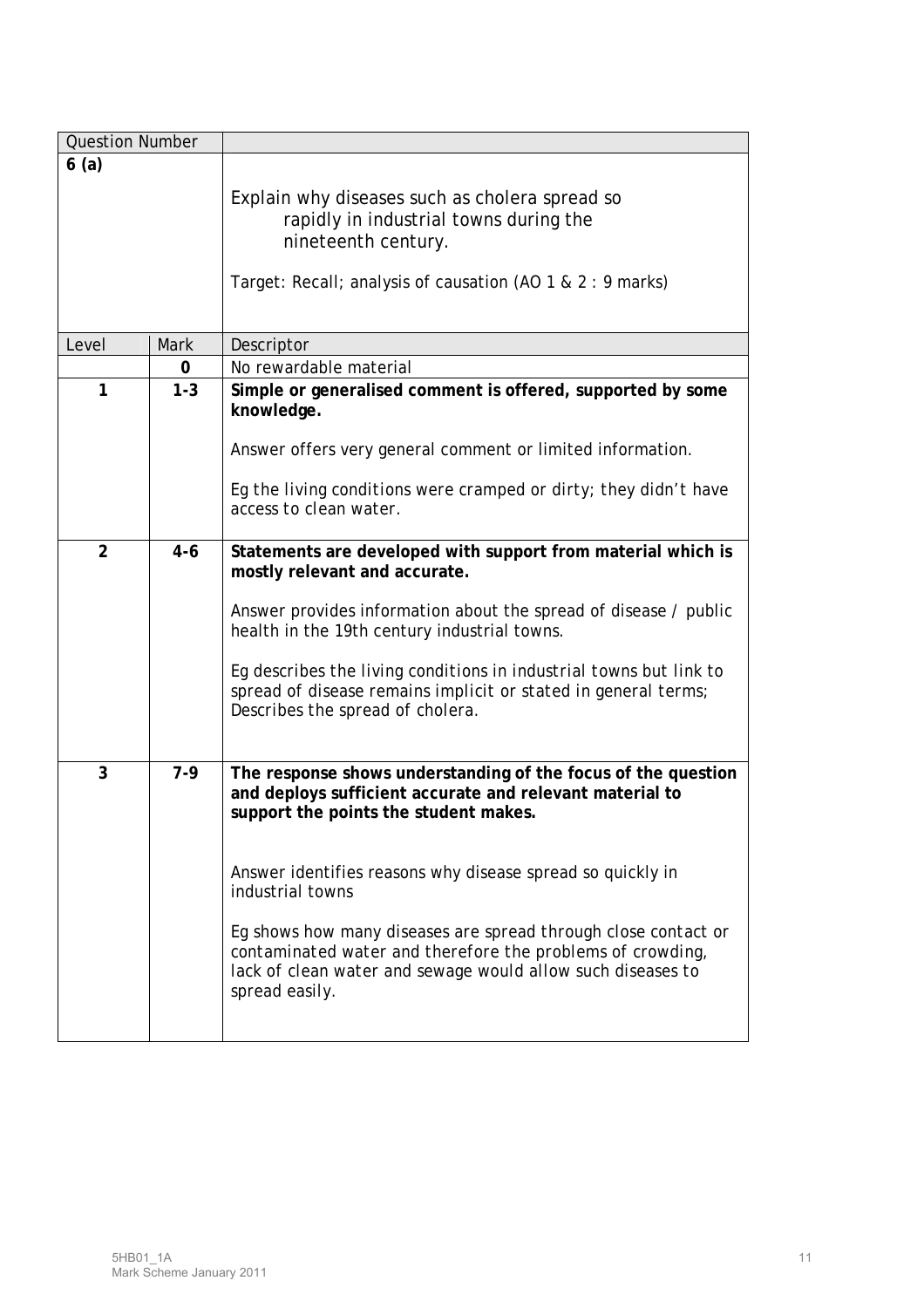| <b>Question Number</b>          |             |                                                                                                                                                                                                                                                                                                                                                                                                                                                                                                                                                                                                                                                                                                            |
|---------------------------------|-------------|------------------------------------------------------------------------------------------------------------------------------------------------------------------------------------------------------------------------------------------------------------------------------------------------------------------------------------------------------------------------------------------------------------------------------------------------------------------------------------------------------------------------------------------------------------------------------------------------------------------------------------------------------------------------------------------------------------|
| 6(b)                            |             | "The government's role in improving public<br>health was more important during the<br>nineteenth century than the twentieth<br>century". Do you agree? Explain your<br>answer.<br>1848: The first Public Health Act was passed.<br>1938: The government began a vaccination<br>campaign to prevent diphtheria.<br>Since 1971 packets of cigarettes have carried a<br>government health warning.<br>Target: Analysis of significance (AO 1 & 2 : 16 marks)<br>QWC Strands i-ii-iii<br><b>Assessing QWC:</b><br>For the highest mark in a level all criteria for the level, including<br>those for QWC must be met.                                                                                          |
| Level                           | <b>Mark</b> | Descriptor                                                                                                                                                                                                                                                                                                                                                                                                                                                                                                                                                                                                                                                                                                 |
|                                 | 0           | No rewardable material                                                                                                                                                                                                                                                                                                                                                                                                                                                                                                                                                                                                                                                                                     |
| $\mathbf{1}$<br>QWC<br>i-ii-iii | $1 - 4$     | Simple or generalised comment is offered, supported by some<br>knowledge.<br>Answer offers very general comment or limited information.<br>Eg 19 <sup>th</sup> century first began to regulate public health; $20^{th}$<br>century set up NHS to offer free care to all; 20 <sup>th</sup> century NHS<br>now covers many areas of health.<br>Writing communicates ideas using everyday language and showing<br>some selection of material, but the response lacks clarity and<br>organisation. The student spells, punctuates and uses the rules<br>of grammar with limited accuracy.<br>NB Do not credit simple repetition of points from part (a) or<br>repetition of bullet points without development. |
| $\overline{2}$<br>QWC           | $5-8$       | Statements are developed with support from material which is<br>mostly relevant and accurate.<br>Answer provides information about the government role in public<br>health in 19 <sup>th</sup> and/or 20 <sup>th</sup> century<br>Eg describes examples of government role in public health - the<br>Public Health Acts of the 19 <sup>th</sup> century; facilities of the NHS,                                                                                                                                                                                                                                                                                                                            |
| i-ii-iii                        |             | preventive role or emphasis on health in 20 <sup>th</sup> century etc.<br>Writing communicates ideas using a limited range of historical<br>terminology and showing some skills of selection and organisation<br>of material, but passages lack clarity and organisation. The<br>student spells, punctuates and uses some of the rules of grammar<br>with general accuracy.                                                                                                                                                                                                                                                                                                                                |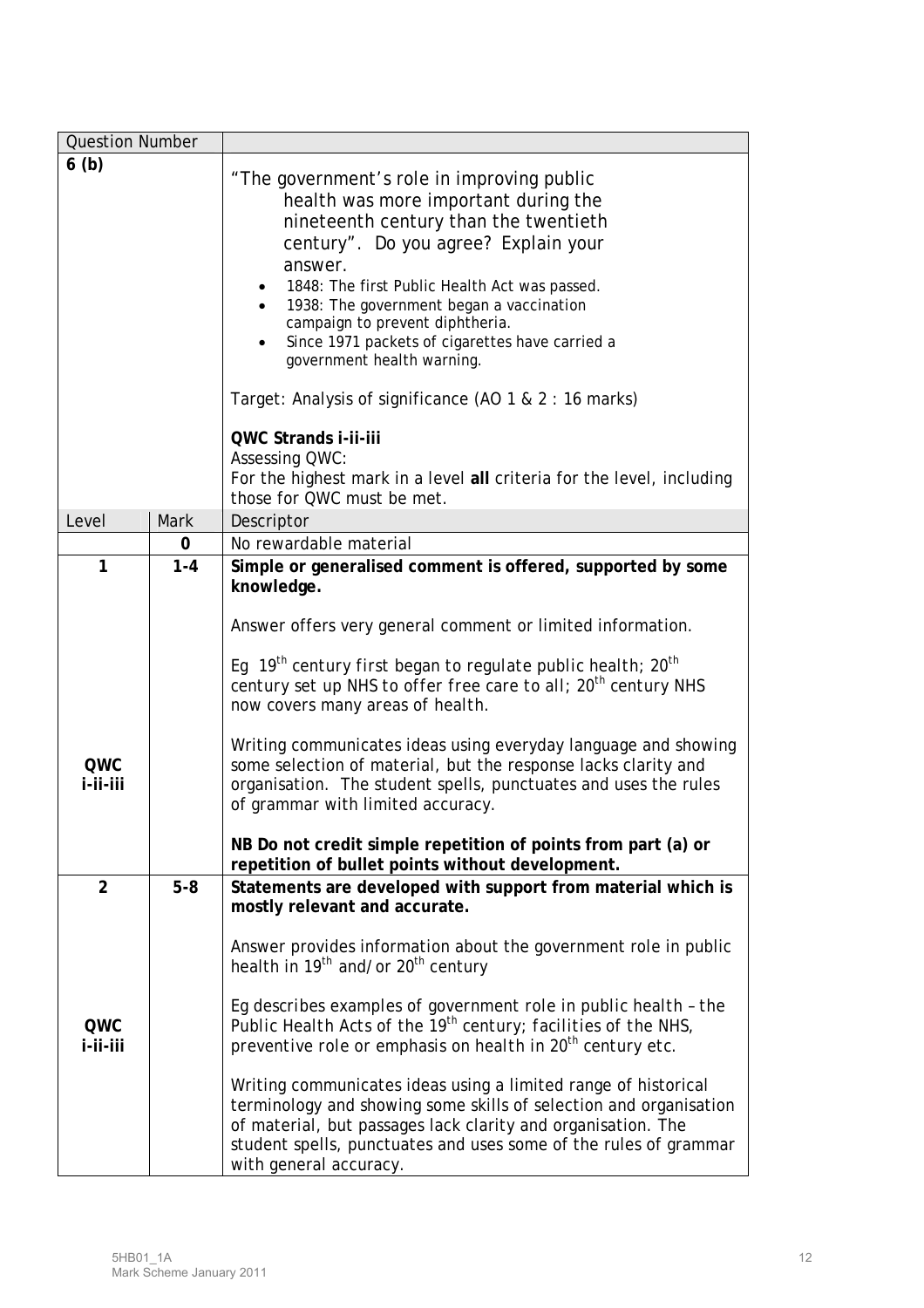| 3               | $9 - 12$  | The response shows understanding of the focus of the question<br>and deploys sufficient accurate and relevant material to<br>support the points the student makes.<br>Answer shows the importance of government role in 19 <sup>th</sup> and /or<br>$20th$ centuries by explaining the impact of government action or<br>making comparisons with situation before, or may compare<br>nature of government action & increased emphasis on preventive<br>action in 20 <sup>th</sup> century; coverage may be unbalanced.<br>E.g. shows importance of Public Health Acts 1848/1875 or<br>creation of NHS; shows that role of government has expanded in<br>twentieth century to cover lifestyle as well as living conditions.                                                                                                                                                                                                                         |
|-----------------|-----------|----------------------------------------------------------------------------------------------------------------------------------------------------------------------------------------------------------------------------------------------------------------------------------------------------------------------------------------------------------------------------------------------------------------------------------------------------------------------------------------------------------------------------------------------------------------------------------------------------------------------------------------------------------------------------------------------------------------------------------------------------------------------------------------------------------------------------------------------------------------------------------------------------------------------------------------------------|
| QWC<br>i-ii-iii |           | Writing communicates ideas using historical terms accurately and<br>showing some direction and control in the organising of material.<br>The student uses some of the rules of grammar appropriately<br>and spells and punctuates with considerable accuracy, although<br>some spelling errors may still be found.                                                                                                                                                                                                                                                                                                                                                                                                                                                                                                                                                                                                                                 |
| $\overline{4}$  | $13 - 16$ | A sustained analysis is supported by precisely selected and<br>accurate material and with sharply focused development of<br>points made. The answer as a whole will focus well on the<br>question.<br>Answer analyses importance of government in both centuries in<br>order to make comparison.<br>Eg end of laissez-faire, provision of clean water and removal of<br>sewage in nineteenth century compared to extended care<br>introduced by Liberal reforms and NHS or emphasis on lifestyle<br>in second half of twentieth century.<br>At top of level will make criteria clear and reach a judgement eg<br>emphasises significance of 19 <sup>th</sup> century acts as showing changed<br>attitude & government accepting responsibility for public health;<br>significance of NHS as providing treatment for all; significance of<br>wider nature of government action in 20 <sup>th</sup> century with emphasis<br>on preventive measures. |
| QWC<br>i-ii-iii |           | Writing communicates ideas effectively, using a range of<br>precisely selected historical terms and organising information<br>clearly and coherently. The student spells, punctuates and uses<br>the rules of grammar with considerable accuracy, although some<br>spelling errors may still be found.                                                                                                                                                                                                                                                                                                                                                                                                                                                                                                                                                                                                                                             |